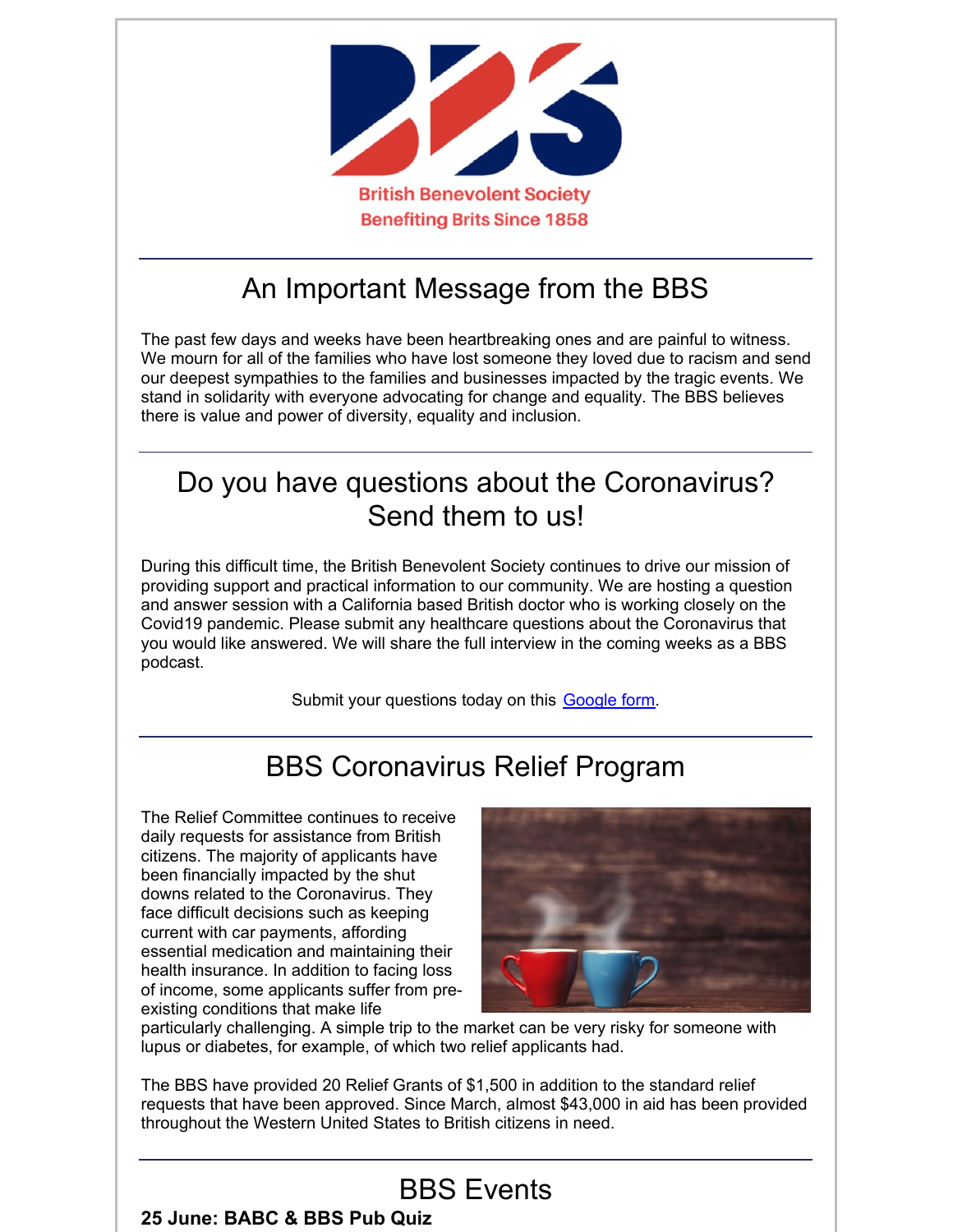Mark your calendars for the next pub quiz!

We are delighted to announce that we will be partnering with the BABC Northern California Young [Professionals](https://babcsf.org/young-professionals/) for their annual 'Great British American' Pub Quiz.

Organize your team together and register today!

**Date**: Thursday 25 June **Time**: 6:30 PM – 8:00 PM **Location**: The comfort of your own home

Questions? Contact Jenn [Baker.](mailto:Jennifer.baker@bbsofca.org)



**[Register](https://www.eventbrite.com/e/babc-bbs-virtual-pub-quiz-tickets-108486636450) Here Today**

# Past Events

#### **First Ever BBS Virtual Happy Hour!**

Thank you to all of the members, new members and friends of the BBS who joined our first virtual happy hour! It was wonderful to see so many faces, meet new people and be able to share more about the BBS and its mission as well as current relief efforts. Watch out for the date of our next happy hour and, of course, we would love to see you and any of your friends then!



### **Fundraising Solo San Francisco Marathon in aid of the BBS**

New BBS member, Tim Dawkins, recently joined the BBS after moving to the Bay Area in December with his work at the World Economic Forum. Originally from West Dorset, England he moved to the US in 2015.

*"As soon as I learned about the BBS, its mission really resonated with me – having been an expat for a little while now, I know it can be incredibly tough at times living abroad without a safety net. I hope this run can raise awareness of the support available and*